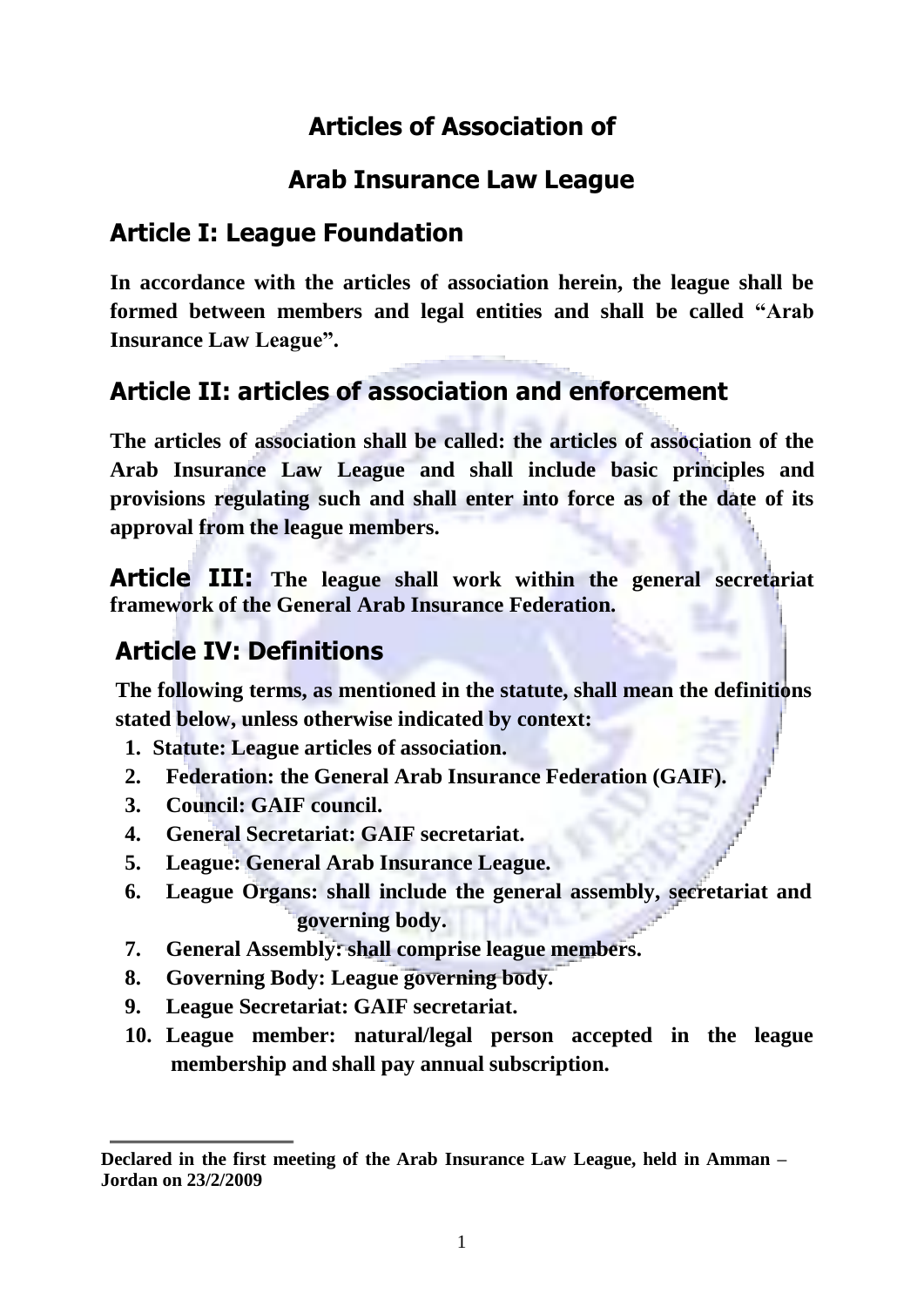# **Article V: League Goals**

- **1. Conducting studies and researches on insurance/reinsurance legal affairs in the Arab region and comparing such to other countries.**
- **2. Joining the International Insurance Law Association, as well as submitting reports on developing Arab insurance legislation to the following organs:**
	- **a. GAIF general secretariat.**
	- **b. International Insurance Law Association general conference.**
- **3. Cooperating and exchanging information with similar entities in other countries.**
- **4. Giving special attention to studies related to compulsory insurance, i.e. public liability insurance on vehicle accidents, workers insurance against accidents, medical compulsory insurance, professional liability insurance and others.**
- **5. Providing nonbinding legal advice to entities/associations affiliated to the federation, while providing the same to non-affiliated entities/associations for financial fees determined by the League financial system governing body, when preparing insurance/reinsurance draft laws as may be required.**
- **6. Resolving disputes related to insurance/reinsurance when parties are from different countries based on their request. Such is through cooperating with regional arbitration centers while seeking establishing an arbitration center for GAIF member insurance companies.**

#### **Article VI: How to achieve goals**

- **1.Establishing sub-committees to conduct studies/researches on legal insurance matters.**
- **2. Holding conferences/seminars on insurance legal affairs.**
- **3.Publishing topics related to insurance laws in the "Arab Insurance" Magazine.**
- **4.Cooperating with other countries' International/National Insurance Law Associations.**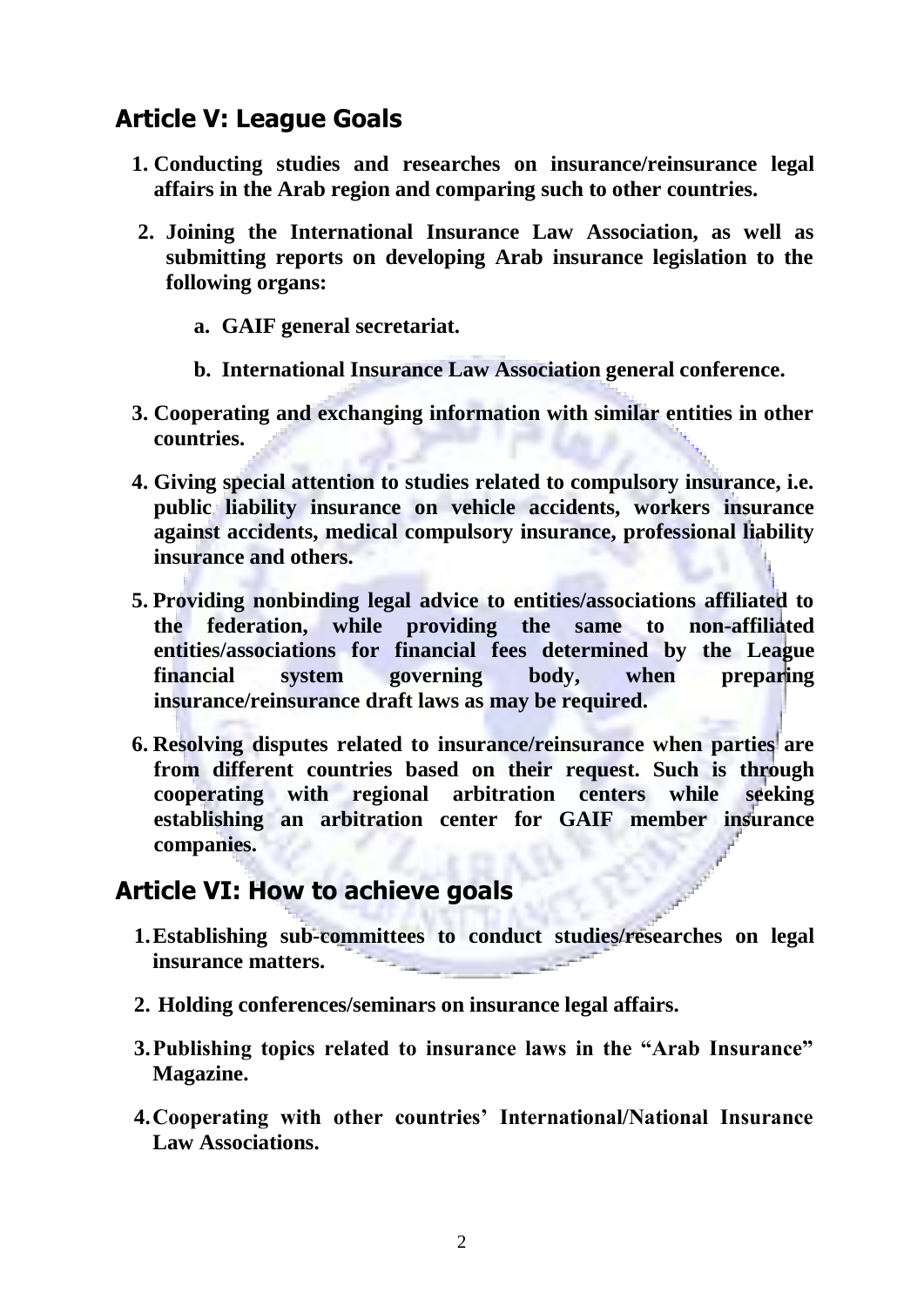- **5.Cooperating with Arab and foreign insurance/reinsurance associations and federations.**
- **6.Submitting proposals on insurance laws to GAIF to provide them to Arab countries.**
- **7.Holding research competitions on insurance laws and awarding the winners.**
- **8. Supporting post-graduate students who study insurance.**
- **9.Any other methods that go in line with the league work and serve achieving its goals.**

# **Article VII: League Membership**

#### **the membership is available for the following:**

- **1. Arab insurance law associations.**
- **2.Jurists working in insurance/reinsurance companies, insurance oversight/monitoring agencies, insurance federations/associations, and GAIF members.**
- **3.GAIF members from insurance-related professions (brokers, loss estimators, etc).**
- **4.Law professors in Arab universities, as well as Arab judges, lawyers, and legal advisors.**

# **Article VIII: League Organs**

- **I. League General Assembly**
	- **It shall comprise all league members from Arab countries, and shall set general policies that achieve league goals.**
	- **League general assembly members shall be elected, including the president and vice president. In its first round, league presidency shall be assigned to the member who proposed establishing the Arab Insurance Law League.**

#### **II. League Secretariat**

**GAIF general secretariat shall undertake the league secretariat and shall be specialized in the following:**

- **a. Call for meetings in coordination with the head of the league governing body.**
- **b. Preparing and organizing league meetings.**
- **c. Preparing and archiving meeting minutes.**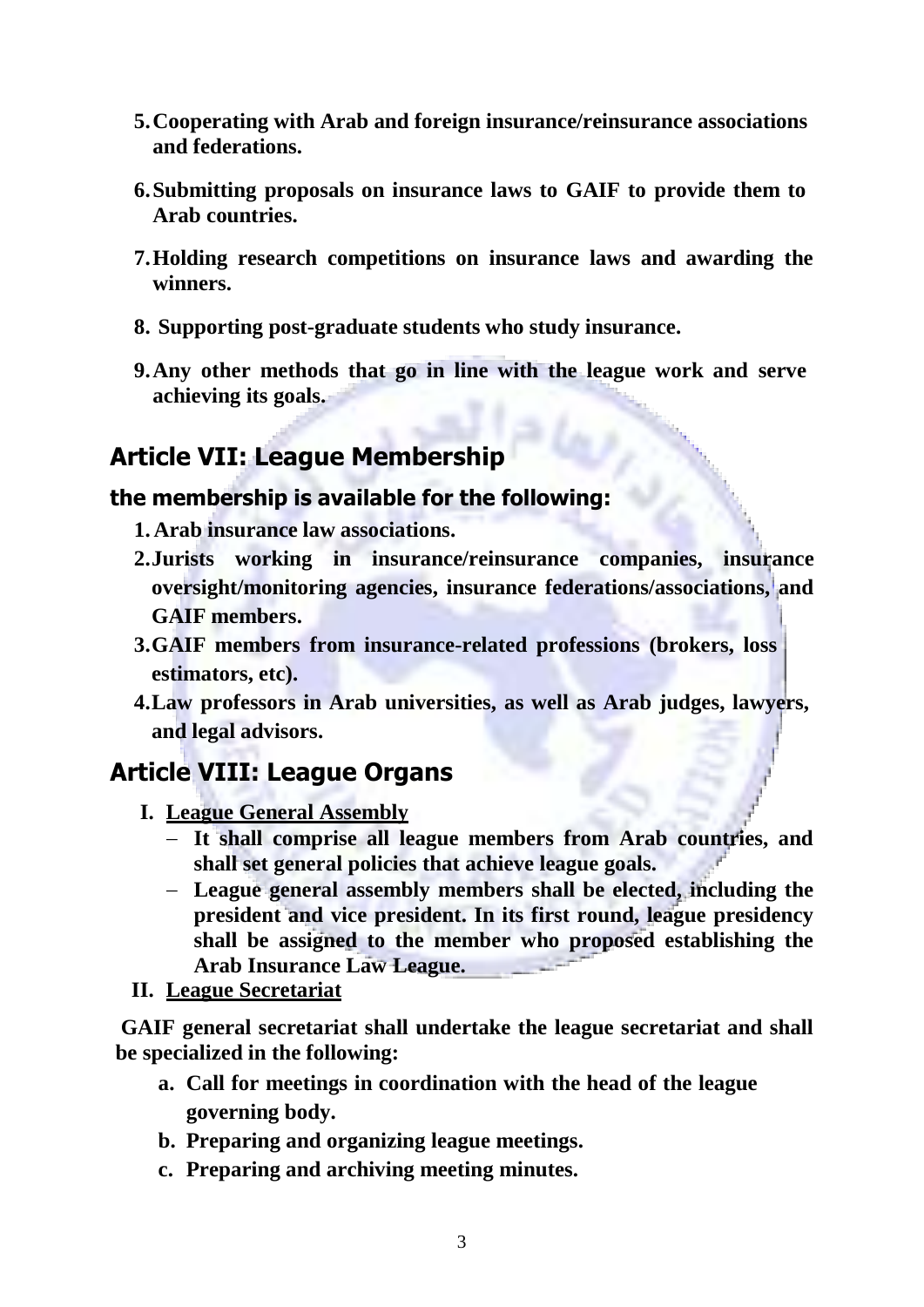#### **III. League Governing Body**

- **1. The Governing Body shall comprise seven members including the Chairman and Vice-Chairman elected by the General Assembly for a term of three renewable years, provided the Federation Secretary General attends the Body's meetings<sup>1</sup> .**
- **2. Governing Body Terms of Reference:**
	- **a. Developing the League action plan.**
	- **b. Representing the League in the International Insurance Laws Association meetings and any meeting of other federations, bodies or associations to which the League is invited<sup>2</sup> .**
	- **c. Forming sub-committees from among the Governing Body members to consider a specific topic. The Body may seek assistance from the League members as it deems appropriate.**
	- **d. Preparing the League's articles of association and financial regulations.**
	- **e. Preparing and submitting an annual report on the League's activity to the GAIF General Assembly.**

#### **Article IX: Meetings of the League Organs**

- **1. General Assembly:**
	- **a. The General Assembly shall hold an annual meeting unless there are circumstances that call for an emergency meeting.**
	- **b. The Meetings shall be called by the GAIF Secretary General.**
	- **c. The Secretary General is entitled to convene a special meeting to discuss a specific topic, or whenever circumstances so warranted, or upon request of the Governing Body Chairman.**
	- **d. The meeting shall be valid if attended by one third of the members or the representatives of five Arab insurance markets<sup>3</sup> .**
	- **e. Meeting minutes of both the General Assembly and Governing Body shall be signed by the GAIF Secretary General and the Governing Body Chairman.**

 $<sup>1</sup>$  An amendment was made during the General Assembly meeting held in Cairo, Arab Republic of Egypt, on</sup> 28/11/2012**.**

<sup>2</sup> An amendment was made during the General Assembly meeting held in Algiers, Algeria, on 9/25/2017.

<sup>&</sup>lt;sup>3</sup> An amendment was made during the General Assembly meeting held in Cairo, Arab Republic of Egypt, on 28/11/2012.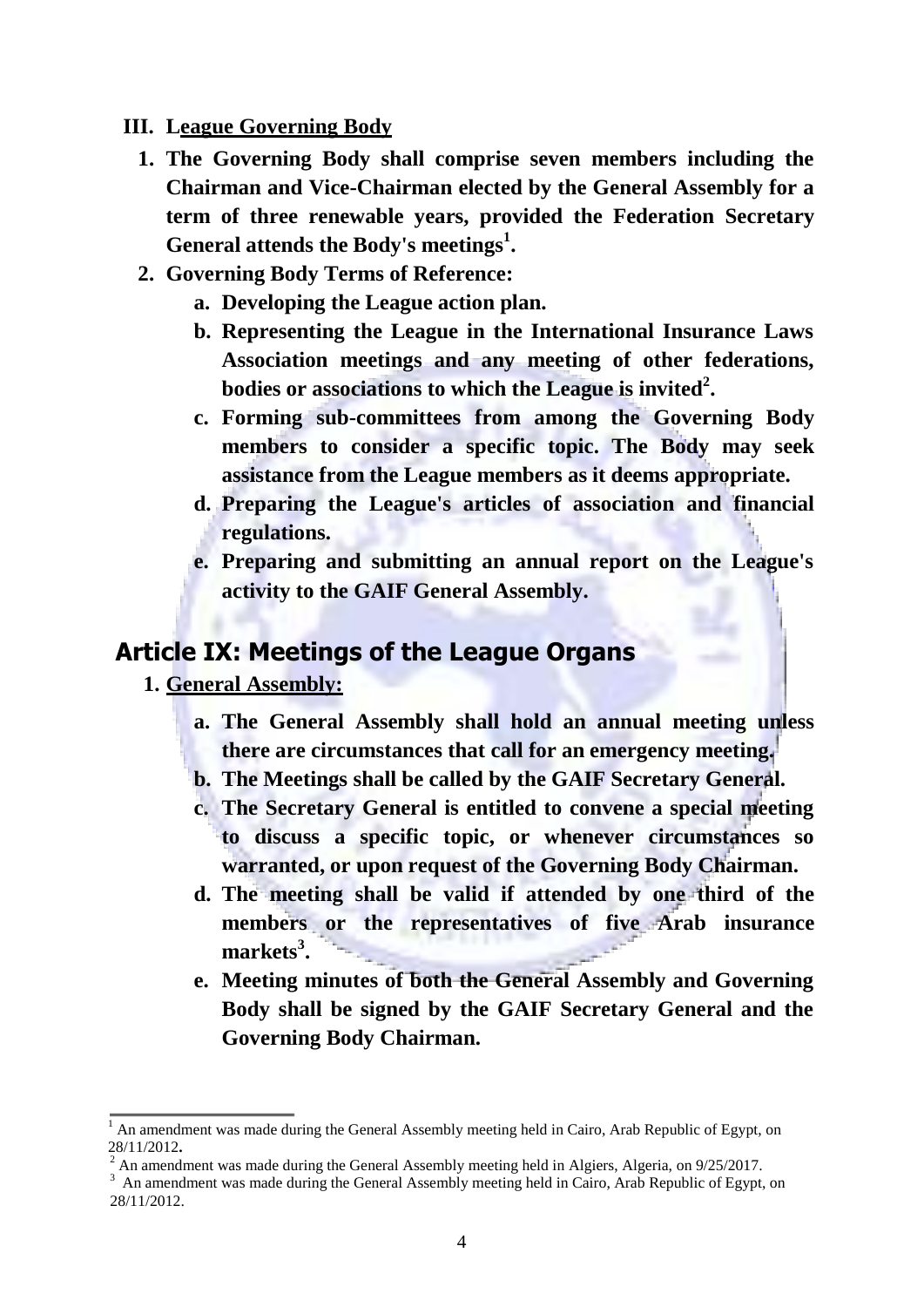- **f. Decisions shall be taken by the absolute majority of the present members.**
- **2. League Governing Body:**
	- **a. The Governing body shall hold two meetings a year, at the end of each shall be determined the date and place of the next meeting.**
	- **b. Meetings of the Governing Body shall be called by the Secretary General in coordination with the Governing Body Chairman.**
	- **c. The meeting shall be valid if attended by at least four members, including the Chairman or Vice-Chairman. The members may attend as proxies for each other, provided no member shall represent more than a member<sup>4</sup> .**
	- **d. Decisions shall be taken by the absolute majority of the present members.**
	- **e. The Governing Body Membership shall lapse if the elected member fails to attend three successive sessions without an acceptable excuse<sup>5</sup> .**

### **Article X: Presidency of Meetings**

**The Governing Body Chairman shall preside the League General Assembly meetings. In case the Chairman is unable to attend, the Vice-Chairman shall preside the meeting. In the event of absence of both the Chairman and Vice-Chairman, the oldest present member shall preside the meeting.**

# **Article XI: Subscription Fee**

**Each member shall pay an annual subscription fee of 150 USD as a contribution for covering the expenses.**

# **Article XII: Income Resources**

**The League's financial resources are:**

- **1. The annual subscription fees.**
- **2.Grants, aids and donations that the Governing Body decides to accept for the League.**

 $4$  An amendment was made during the General Assembly meeting held in Algiers, Algeria, on  $9/25/2017$ .

<sup>&</sup>lt;sup>5</sup> An amendment was made during the General Assembly meeting held in Algiers, Algeria, on 9/25/2017.